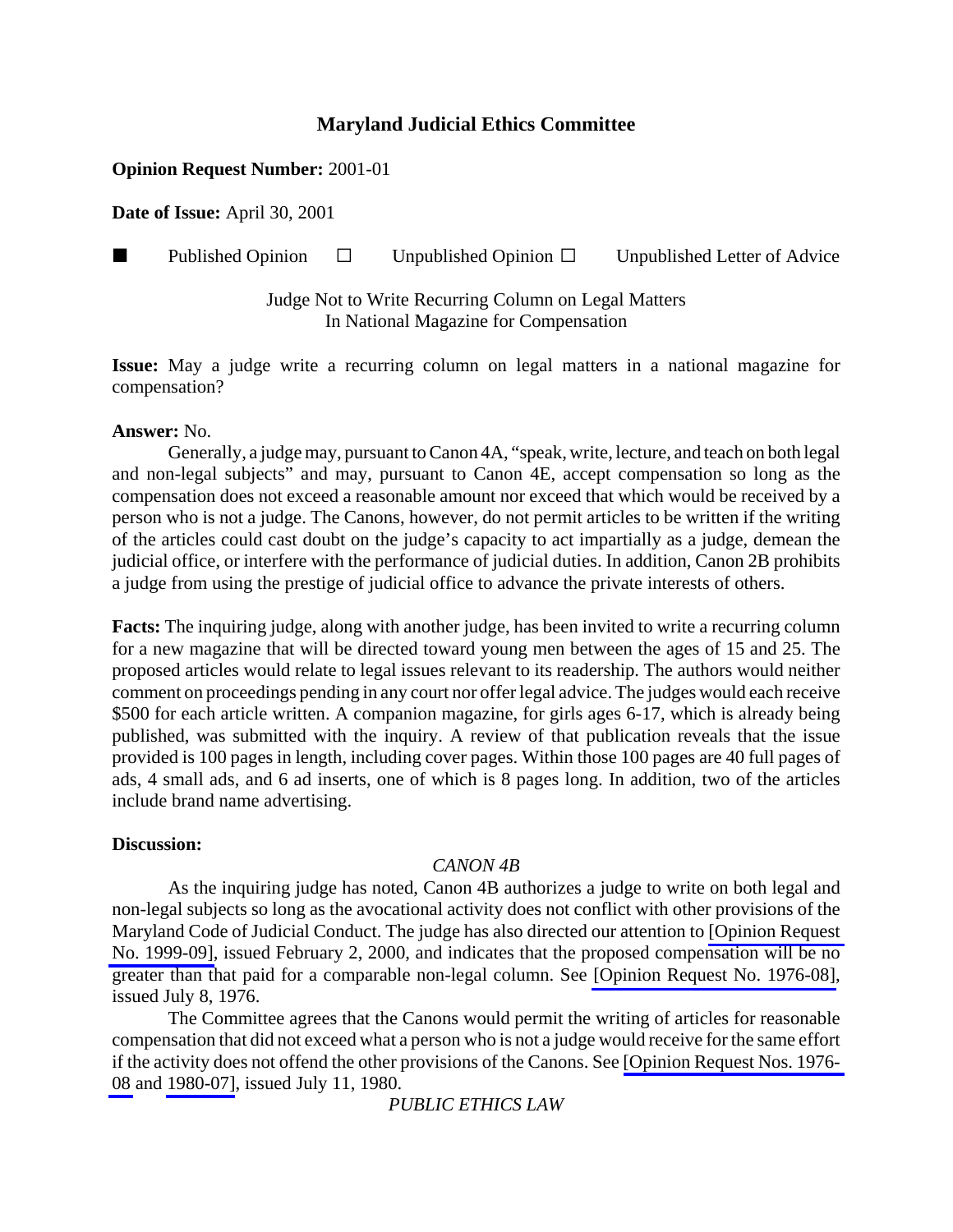**Opinion Request Number:** 2001-01

**Date of Issue:** April 30, 2001

Published Opinion  $\Box$  Unpublished Opinion  $\Box$  Unpublished Letter of Advice Page 2 of 4

In addition to the Canons, judges are subject to the Public Ethics Law, and an analysis of the inquiry before us must be made pursuant to that legislation. As stated in [\[Opinion Request No. 1999-](http://www.mdcourts.gov/ethics/pdfs/1999-09.pdf) [09\]:](http://www.mdcourts.gov/ethics/pdfs/1999-09.pdf)

However, Maryland Code, State Government Article, Title 15 (hereinafter Public Ethics Law) is also applicable to judges pursuant to § 15-102(ll) which includes judges and judicial appointees as "State officials". "Honorarium" is defined in  $\S$  15-102(r) as "the payment of money or anything of value for: (i) speaking to, participating in, or attending a meeting or other function; or (ii) writing an article that has been or is intended to be published" but excludes "payment for writing a book that has been or is intended to be published." Analysis of the provisions of the Public Ethics Law pertaining to the acceptance of an honorarium yields a result more restrictive than that contained in the Code of Judicial Conduct.

According to § 15-505(d)(2) and (3) of the Public Ethics Law, unless the gift would impair impartiality or independent judgment, a judge may accept an honorarium if the honorarium "is limited to reasonable expenses for the official's meals, travel and lodging, and reasonable and verifiable expenses for care of a child or dependent adult, that are actually incurred." An honorarium which is an unsolicited gift of minimal value or is a ceremonial gift or award of insignificant monetary value may also be accepted. Under no circumstance may an honorarium be accepted if the payor "has an interest that may be affected substantially and materially, in a manner distinguishable from the public generally, by the performance or nonperformance of the official's ... duties; and ... the offering of the honorarium is related in any way to the official's ... position."

Although we acknowledge the distinction made between payment for a book and payment for a magazine article, if the payment for the article is not deemed to be in the nature of a gift or honorarium, we do not believe the provisions of  $\S$  15-505(d)(2) and (3) govern the proposed undertaking. Rather, it is regulated generally by § 15-502 of the Public Ethics Law because it is compensation for other employment or for services rendered. We reach this conclusion having considered the overall scheme of the Public Ethics Law, some earlier opinions of the State Ethics Commission, the legislative history of current § 15-505, and a general advising from the Committee on Legislative Ethics regarding Public Ethics Law, Gifts, and Regulated Lobbyists, dated September 26, 1995.

Obviously, the General Assembly's use of the word "honorarium" in  $\S 15{\text -}102(r)$  should be read in context applying the usual and plain meaning of the word. The *Oxford American Dictionary of Current English* 376 (Frank Abate ed., 1999) defines "honorarium" as a "voluntary payment for professional services rendered without the normal fee." The *Random House Webster's Unabridged Dictionary* 918 (2d ed., 1999) defines "honorarium" as "a payment in recognition of acts or professional services for which custom or propriety forbids a price to be set: The mayor was given a modest honorarium for delivering a speech to our club." *Black's Law Dictionary*, 736 (Bryan A. Garner ed.,  $7<sup>th</sup>$  ed., West 1990) defines "honorarium" as follows:"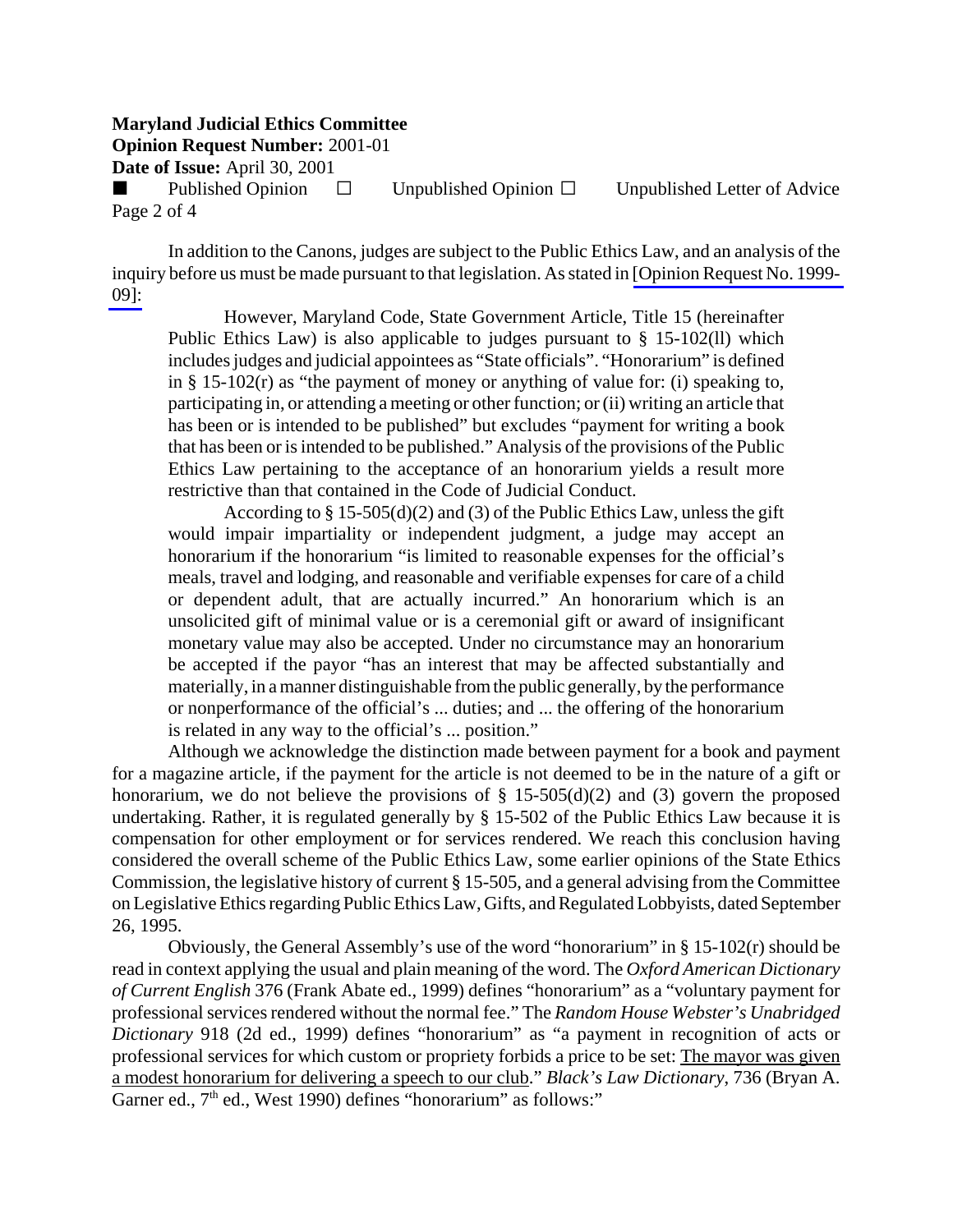**Opinion Request Number:** 2001-01

**Date of Issue:** April 30, 2001

Published Opinion  $\square$  Unpublished Opinion  $\square$  Unpublished Letter of Advice Page 3 of 4

In the civil law, an honorary or free gift; a gratuitous payment, as distinguished from hire or compensation for service."

In *Cunningham v. Commissioner of Internal Revenue*, 67 F.2d 205 (3rd Cir., 1933), in considering whether an honorarium was income or a gift under federal tax laws, the court said that the word honorarium "in common understanding, means voluntary reward for that for which no remuneration could be collected by law."

We also note that the State Ethics Commission has held that

"the term 'honorarium' should generally be applied only to those situations where an official or employee is presented with a gratuitous gift in recognition of some charitable, scientific, educational, artistic, civic or other similar achievement. We believe the honoraria exception is intended to cover those situations where an official or employee is presented with a free and gratuitous gift for which he has neither rendered nor is expected to render any significant service to the organization making the gift. The definition of honoraria is distinguishable from the payment of fees for services rendered."

State Ethics Commission Advisory Opinions, Opinion No. 80-8 (May 28, 1980). *See also* Opinion No. 83-9 (April 21, 1983). Even though the "honoraria" provisions of current law, Chapter 804, Laws of 1989, were enacted after the two referenced advisory opinions, there is no indication in the history of the bill that the General Assembly intended to alter the usual meaning of "honorarium" as it had developed in law and by administrative interpretation.

We also note that issues of constitutionality are presented if the purpose of the legislation is to prevent all State officials and employees from receiving any compensation for any articles or speeches regardless of whether they are related to public employment. In *United States v. NTEU*, 513 U.S. 454 (1995), the Supreme Court struck down as violative of the First Amendment of the U.S. Constitution a similar provision of the federal code that prevented federal employees from accepting any compensation for making speeches or writing articles. The Court struck down the prohibition on federal employees, although it indicated that a more narrowly drafted restriction could be constitutional. The restriction in the Public Ethics Law is virtually identical to the restriction in federal law found to be unconstitutional. To avoid an issue of constitutionality, it is appropriate to construe § 15-102(r) in a manner less likely to render it unconstitutional. Thus, we conclude that compensation for writing a magazine article that is not in the nature of an honorarium is not automatically precluded by the Public Ethics Law.

#### *OTHER PROVISIONS OF THE CANONS*

Ultimately, all conduct by members of the judiciary, whether in the performance of judicial duties or in extra-judicial activities, must maintain the integrity of the judiciary (Canon 1) and avoid impropriety or the appearance of impropriety (Canon 2). As indicated, the Canon 4 authorization to write is subject to these general prohibitions and the prohibition against demeaning or detracting from the dignity of the office. Thus, even an ostensibly permitted activity must be examined in the light of all the circumstances.

The request is to write a "regular column titled 'Tell It To the Judge,' to which readers can